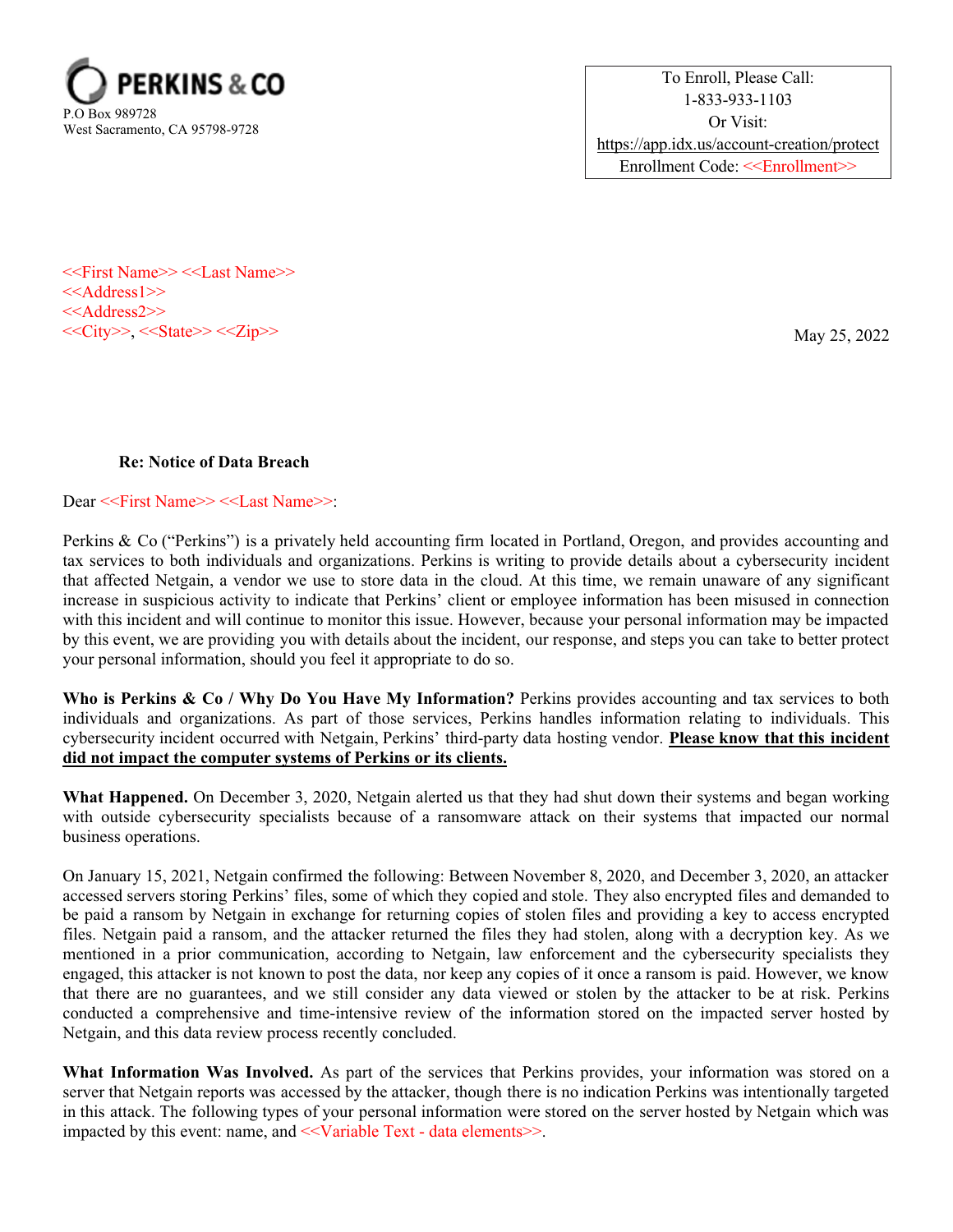What Perkins is Doing. Perkins takes the security and privacy of the personal information entrusted to us very seriously. We confirmed that Netgain has taken steps to further safeguard against future threats, including implementing additional advanced threat protection tools, resetting passwords, reviewing and restricting access rights, and hardening network security rules and protocols. Perkins reported this incident to the IRS and state tax authorities, as well as applicable state data privacy regulatory authorities.

As an added precaution, we are offering you access to complimentary credit monitoring and identity restoration services through IDX for a period of  $\leq$ twelve (12) / twenty-four (24) $\geq$  months. Individuals who wish to receive these services must enroll by following the attached enrollment instructions.

What You Can Do. We encourage you to remain vigilant by monitoring your accounts and reviewing the enclosed Steps You Can Take to Help Protect Your Personal Information for additional guidance on how to protect your personal information. There you will also find more information on the credit monitoring and identity restoration services Perkins is offering and the steps you can take to enroll to receive them.

For More Information. We understand that you may have questions about this incident that are not addressed in this letter. If you have additional questions, please call our dedicated assistance line at 1-833-933-1103, available Monday through Friday, 6am to 6pm Pacific Time.

We sincerely regret any inconvenience this incident may cause you and we remain committed to safeguarding your information.

Sincerely,

Jared Holum, President Perkins & Co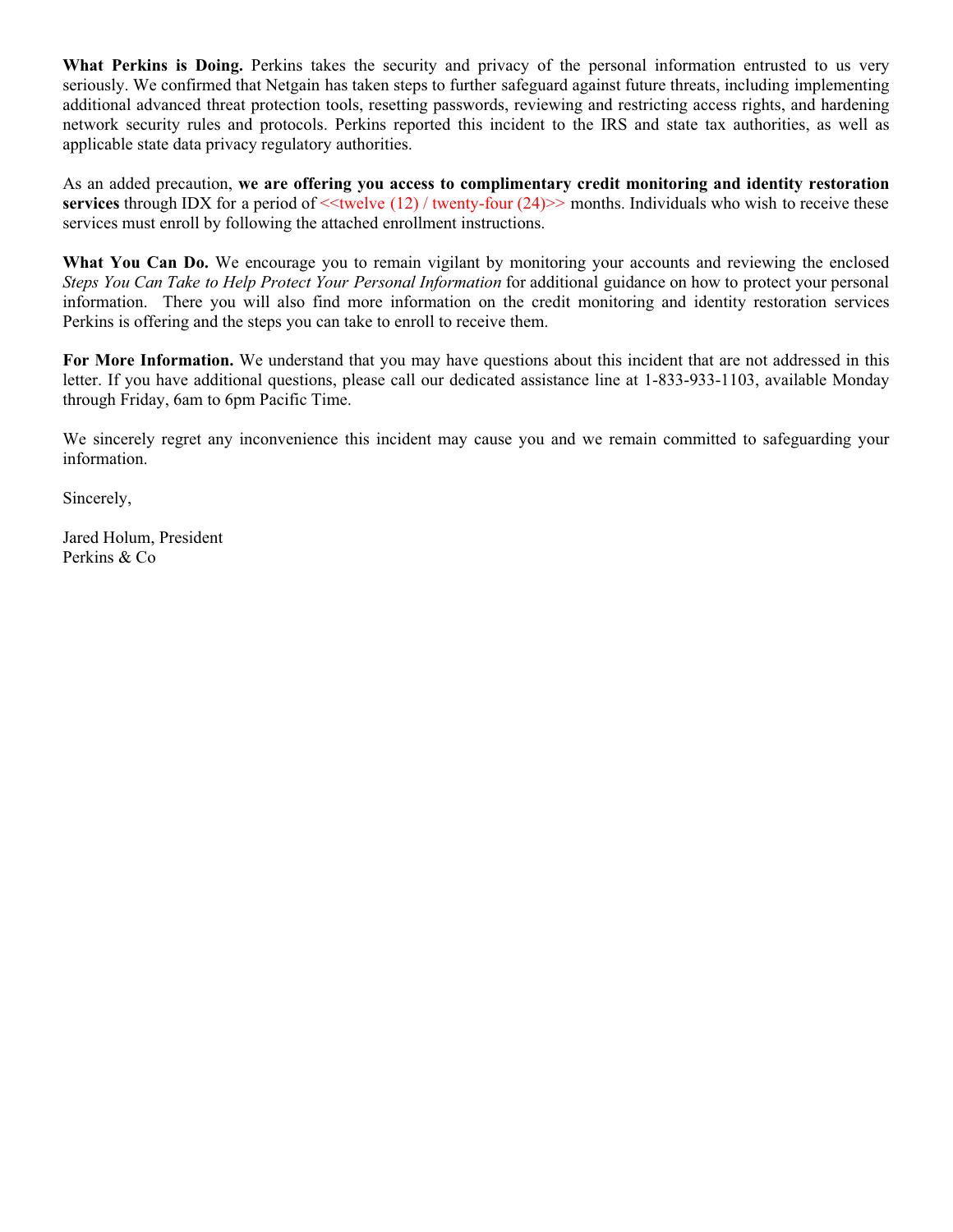### Steps You Can Take to Help Protect Your Personal Information

## Enroll in Complimentary Credit Monitoring

1. Website and Enrollment. We are offering identity theft protection services through IDX, the data breach and recovery services expert. IDX identity protection services include:  $\ll$ twelve (12) / twenty-four (24) >> months of tri-bureau credit and CyberScan monitoring, a \$1,000,000 insurance reimbursement policy, and fully managed id theft recovery services. With this protection, IDX will help you resolve issues if your identity is compromised. Please note the deadline to enroll is August 26, 2022.

2. Activate the credit monitoring provided as part of your IDX identity protection membership. The monitoring included in the membership must be activated to be effective. Note: You must have established credit and access to a computer and the internet to use this service. If you need assistance, IDX will be able to assist you.

3. Telephone. Contact IDX at 1-833-933-1103 to gain additional information about this event and speak with knowledgeable representatives about the appropriate steps to take to protect your credit identity.

### Monitor Your Accounts

We encourage you to remain vigilant against incidents of payment card fraud or misuse, to review your account statements, and to monitor your credit reports for suspicious activity. If you see any unauthorized or suspicious activity, promptly contact your bank, credit union, or credit card company.

Under U.S. law, a consumer is entitled to one free credit report annually from each of the three major credit reporting bureaus, Equifax, Experian, and TransUnion. To order your free credit report, visit www.annualcreditreport.com or call, toll-free, 1-877-322-8228. You may also directly contact the three major credit reporting bureaus listed below to request a free copy of your credit report.

Consumers have the right to place an initial or extended "fraud alert" on a credit file at no cost. An initial fraud alert is a 1-year alert that is placed on a consumer's credit file. Upon seeing a fraud alert display on a consumer's credit file, a business is required to take steps to verify the consumer's identity before extending new credit. If you are a victim of identity theft, you are entitled to an extended fraud alert, which is a fraud alert lasting seven years. Should you wish to place a fraud alert, please contact any one of the three major credit reporting bureaus listed below.

As an alternative to a fraud alert, consumers have the right to place a "credit freeze" on a credit report, which will prohibit a credit bureau from releasing information in the credit report without the consumer's express authorization. The credit freeze is designed to prevent credit, loans, and services from being approved in your name without your consent. However, you should be aware that using a credit freeze to take control over who gets access to the personal and financial information in your credit report may delay, interfere with, or prohibit the timely approval of any subsequent request or application you make regarding a new loan, credit, mortgage, or any other account involving the extension of credit. Pursuant to federal law, you cannot be charged to place or lift a credit freeze on your credit report. To request a security freeze, you will need to provide the following information:

- 1. Full name (including middle initial as well as Jr., Sr., II, III, etc.);
- 2. Social Security number;
- 3. Date of birth;
- 4. Addresses for the prior two to five years;
- 5. Proof of current address, such as a current utility bill or telephone bill;
- 6. A legible photocopy of a government-issued identification card (state driver's license or ID card, military identification, etc.); and
- 7. A copy of either the police report, investigative report, or complaint to a law enforcement agency concerning identity theft if you are a victim of identity theft.